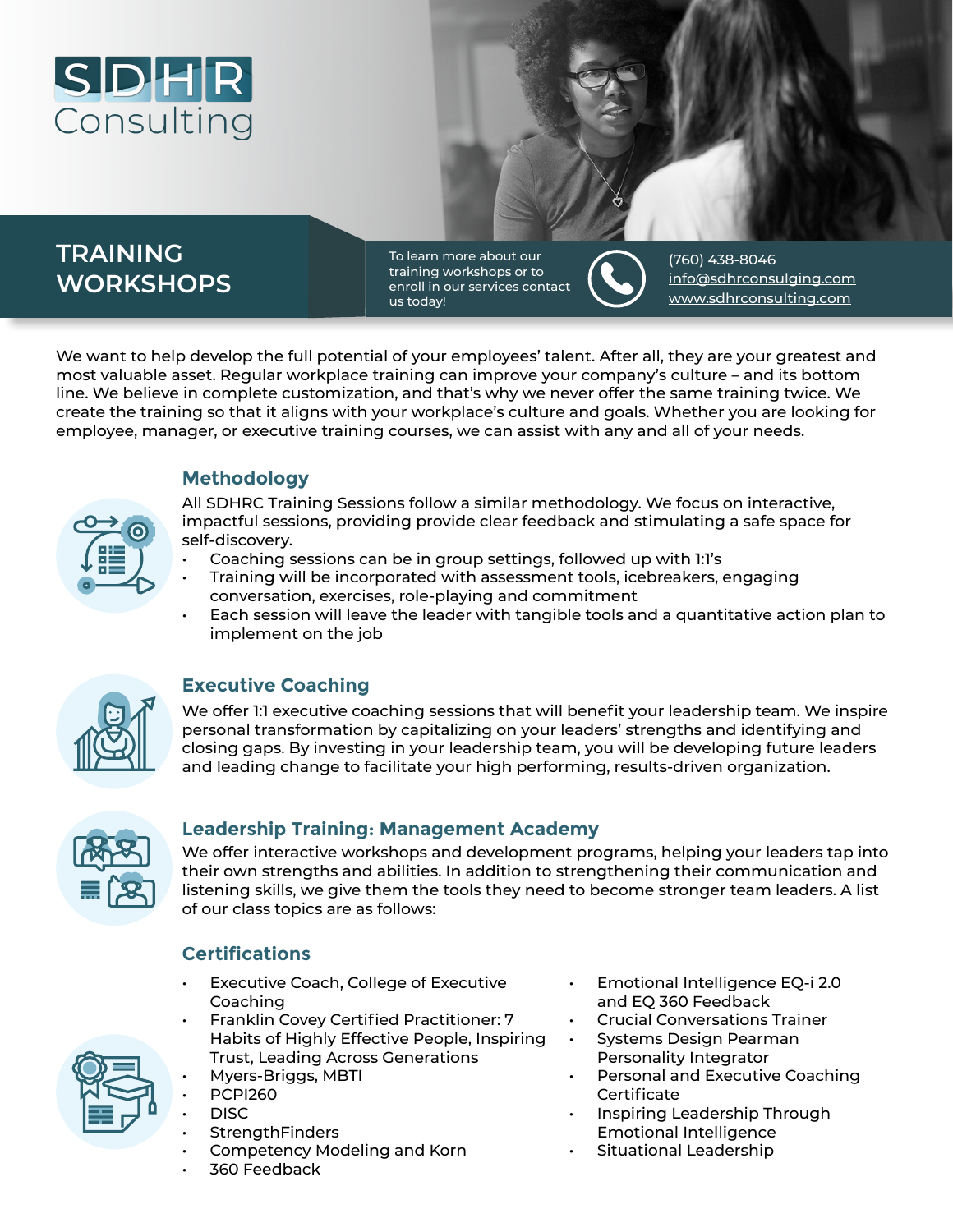

# **LEADERSHIP TRAINING**

# **Transforming a Manager to a Leader**

SDHRC's goal is to empower New Managers, High Potentials, Mid-Level Managers and Senior Executives to enhance their toolbox to become a Great Leader or Coach. Leaders will:

- Work through **conflict resolution** to help create positive change
- Learn how to give impactful **performance feedback** and coaching conversations with employees to create a more cohesive environment and respect to move up, in or out
- Become aware of **emotional intelligence**, including the ability to identify their own emotions and those of others through **self-awareness and mindfulness**
- Understand employees and their differences, including situational management for **generations**, coaching styles and communication differences

# **Franklin Covey**

Our team will help your managers and supervisors uncover behavior that could be putting them and the organization at risk. Topics include:

- Creating a Hostile Work Environment/Bullying
- Playing Favorites
- Failure to Document
- Not Doing Due Diligence Before a Termination
- Not Taking a Complaint Serious Enough
- Not Keeping Information Confidential
- Not Giving Performance Evaluations / Feedback
- Rash Disciplinary Actions Not Equal Amongst Employees
- Not Handling Leave of Absences Correctly

#### **Effective Communication and Listening Skills**

This training program provides the tools necessary to develop clear and concise messages focused on communication as a two-way process. This training program will help managers at all levels improve their messages by making them clear, well-organized and aimed at the needs and interests of the listener. We will utilize emotional intelligence to cover the following:

- Understand the advantages of giving and receiving feedback
- Apply the power of strong listening skills to improve two-way communication
- Manage performance efficiently and timely for improvement
- Lower your risk through effective documentation
- Get to know your employees' motivators and triggers to enhance performance and the workplace

# **Delivering Powerful Performance Reviews**

Managers and supervisors learn to set meaningful performance goals and standards. Unless managers and team leaders are successful in spelling out the organization's specific goals, their team members are not going to know how to meet those objectives. Supervisors will learn:

- 
- How to establish specific, measurable, attainable, results-oriented, and time-framed performance goals
- The steps that gain team member agreement and commitment to those performance goals
- Tools necessary to successfully coach individuals to perform a job, a task, or a skill
- Observing, analyzing demonstrating, and giving feedback
- Process of developing relationships with team members, which ultimately build trust and respect